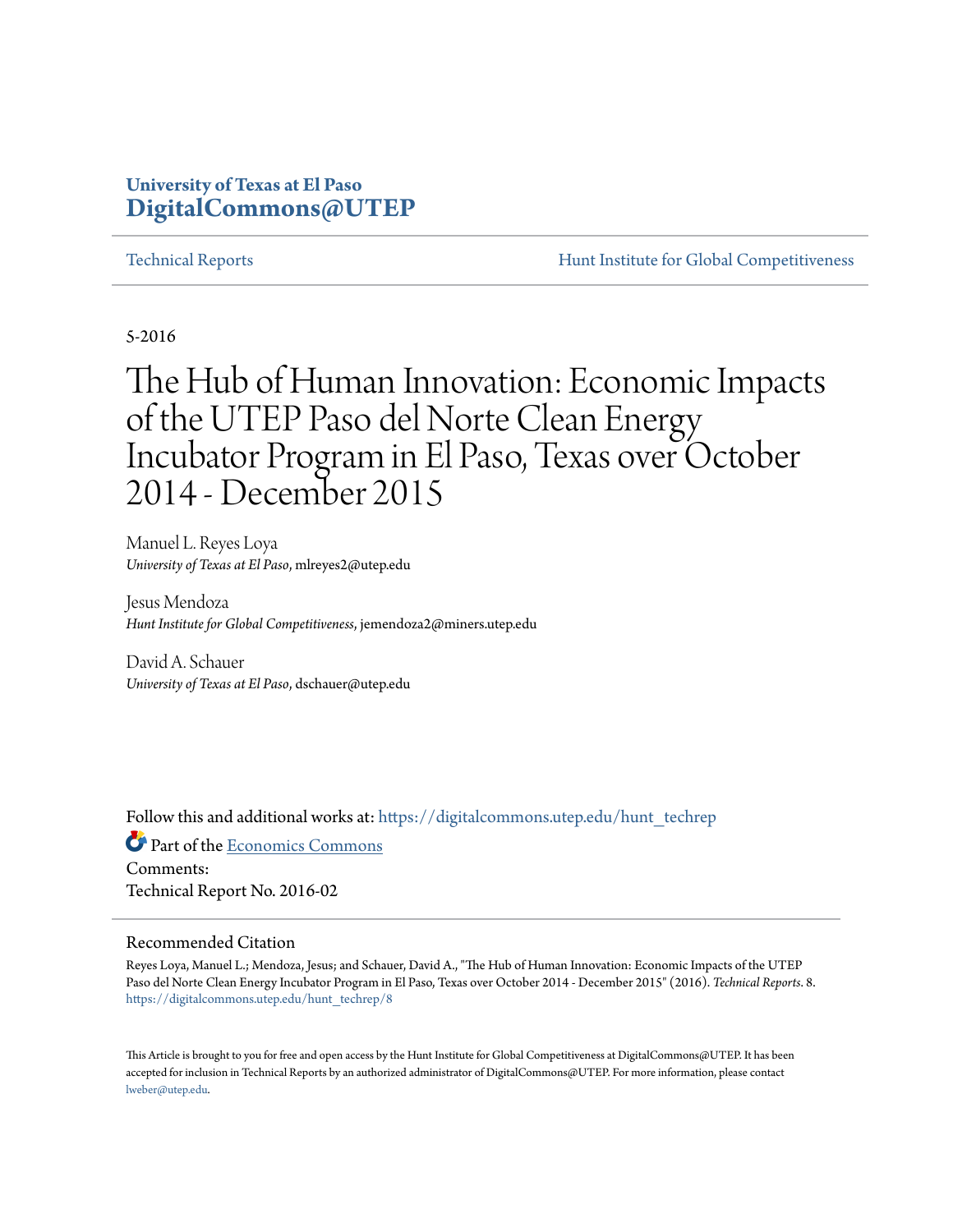

# **The Hub of Human Innovation:**

## **Economic Impacts of the UTEP Paso del Norte Clean Energy**

### **Incubator Program**

### **in El Paso, Texas**

### **over October 2014 – December 2015**

**Technical Report No. 2016-02 May 2016**

Prepared by:

Manuel Reyes, D.E.D. Jesus Mendoza, B.B.A. David A. Schauer, Ph.D.

El Paso, Texas 79968-0703 Phone 915.747.7974 │Fax 915.747.1948







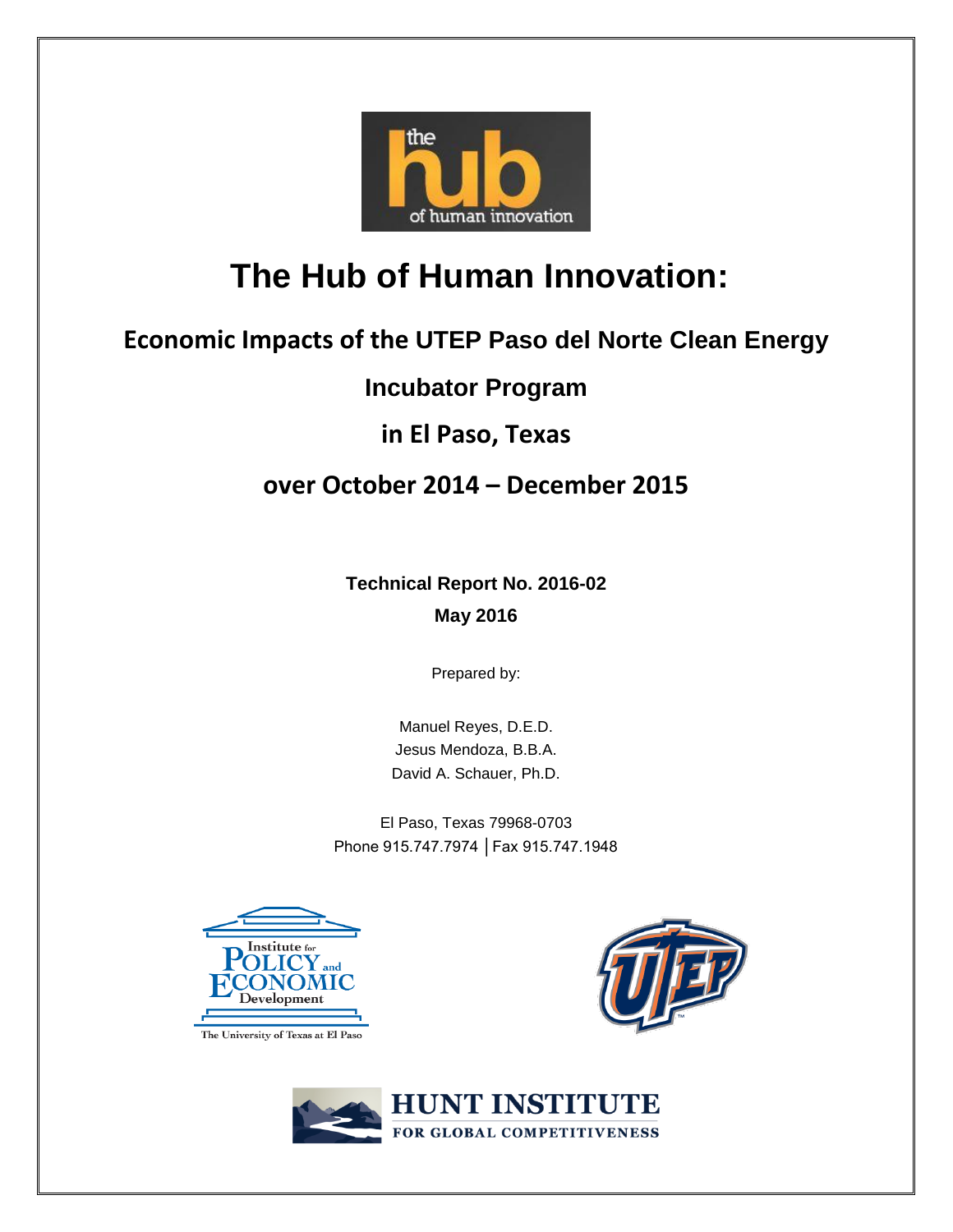### **SUMMARY SHEET**

### **The Hub of Human Innovation:**

### **Economic Impacts of the UTEP Paso del Norte Clean Energy**

### **Incubator Program**

### **in El Paso, Texas**

### **over October 2014 – December 2015**

**(Dollar amounts in 2016\$)**

### **Total Impacts (Operations and Capital Investment)**

| <b>Business Volume (thousands)</b> | \$570.3 |
|------------------------------------|---------|
| <b>Employment</b>                  | 13      |
| Labor Income (thousands)           | \$441.1 |

**Note: Business Volume and Labor Income impacts should not be added. Labor income is a component of Business Volume.**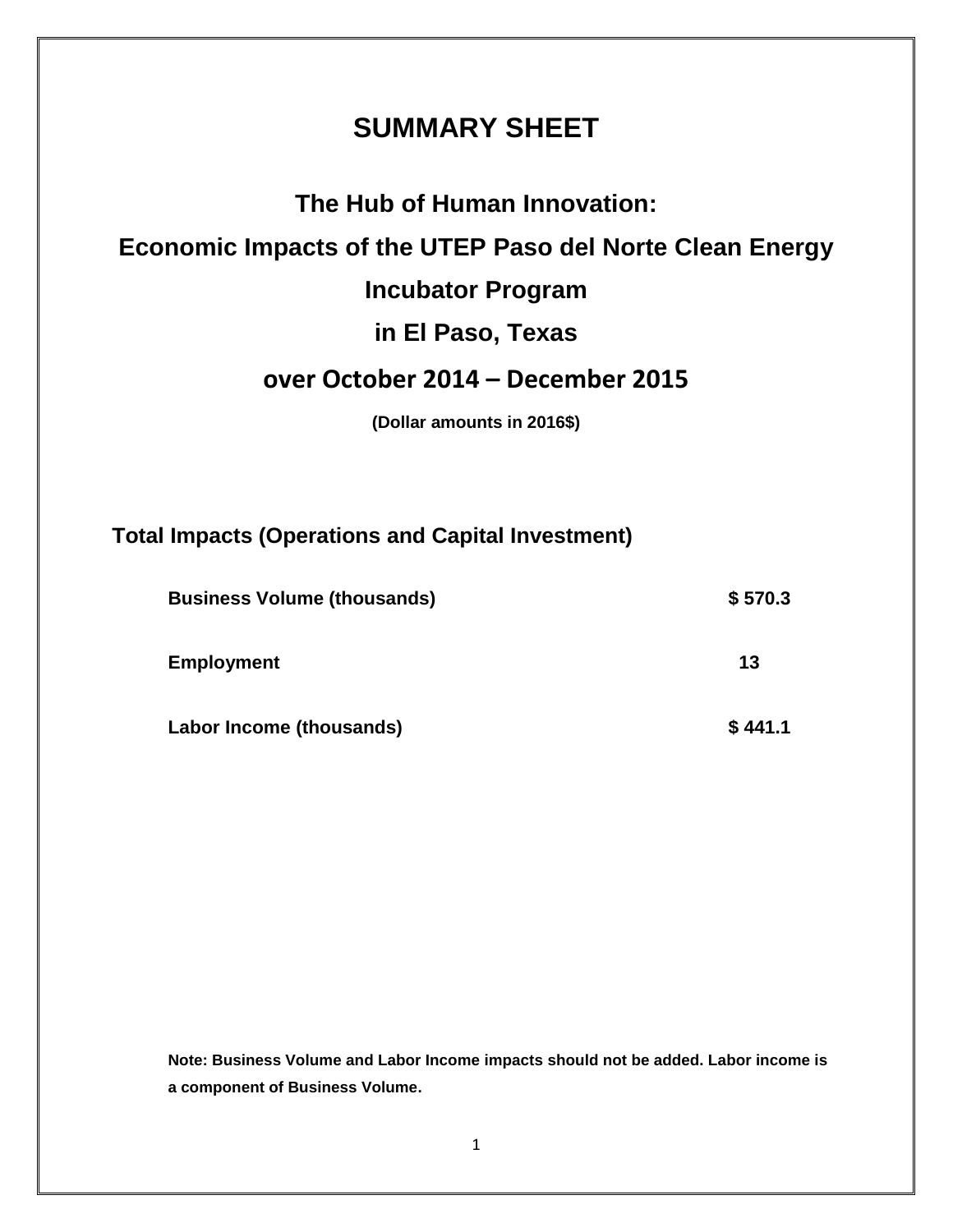### **The Hub of Human Innovation: Economic Impacts of the UTEP Paso del Norte Clean Energy Incubator Program in El Paso, Texas over October 2014 – December 2015**

#### **Introduction**

The Institute for Policy and Economic Development (IPED) and the Hunt Institute for Global Competitiveness at The University of Texas at El Paso were contracted by the Hub of Human Innovation (The Hub) and the Office of Research and Sponsored Projects at The University of Texas at El Paso (UTEP) to conduct an economic impact analysis regarding the UTEP Paso del Norte Clean Energy Incubator program (UPDN CEI). This Clean Energy Incubator program is a partnership between The Hub and UTEP funded through a contract award from the Emerging Clean Technology Program for the Texas Comptroller of Public Accounts, State Energy Conservation Office (SECO) and UT Austin's Austin Technology Incubator (ATI). The UPDN CEI program was developed to facilitate the creation of clean energy companies and help them generate business volume, create jobs and become self-sustained firms.

The Hub was launched in 2011 as a collaborative venture among seven partner organizations in the region. As a technology incubator, The Hub encourages the development of small businesses in El Paso, supporting them during the creation stage. The Hub programs are committed to supporting small businesses in El Paso. They also assist technology-based businesses that seek to expand, relocate or improve their enterprises, providing economic benefits to the region.

### **Methodology**

To estimate the economic impact UPDN CEI program award in El Paso County, a modeling technique known as Input-Output (I-O) analysis is utilized. I-O analysis illustrates how industries and institutions are linked by the intermediate inputs they provide one another to produce the final output in a given economy. For example, in order to produce a good or provide a service, an industry or institution requires materials, products and services from other supplier industries or institutions. Similarly, these supplier industries require materials, products and services to produce the intermediate inputs that will be used for the provision of the final product or service. Essentially, an I-O model captures all rounds of interindustry/institutional relationships that make up the production processes of industries in a given economy.<sup>1</sup> Therefore, an I-O model can be used to estimate the regional effects of a particular change or shock to that region's economy.

 $\overline{\phantom{a}}$ 1 Miernyk, W. H. (1965). *Elements of Input-Output Analysis.* New York: Random House.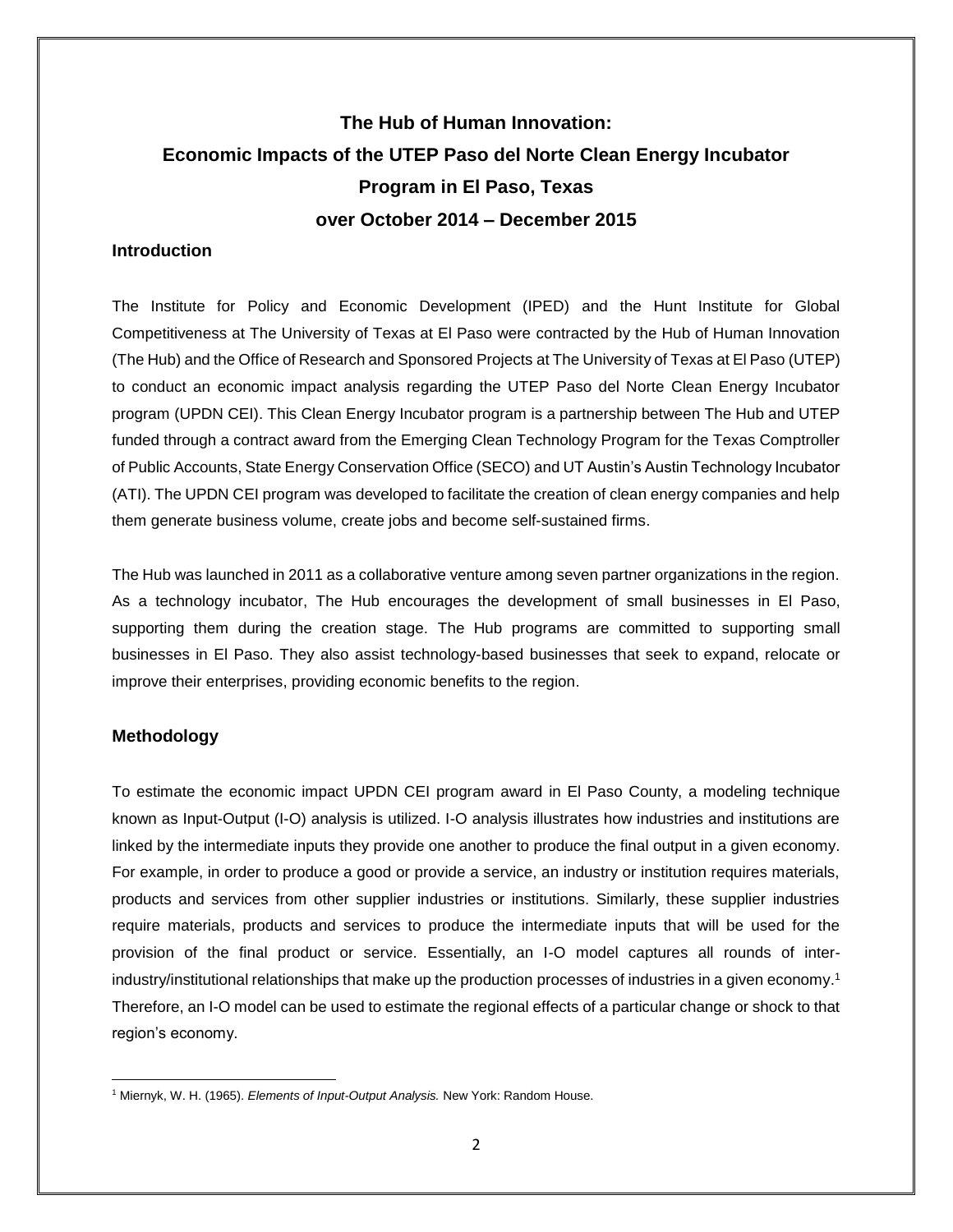Inter-industry/institutional relationships and their overall economic effects on a region are measured using multipliers. Multipliers estimate the total change in an economy resulting from a one unit change in production, employment, income, or some other component of value added. For example, an employment multiplier of 2 suggests that for every one job created by a given industry, an additional job will be generated within the region. It is important to note that different industries or sectors will vary in multiplier size. For instance, industries exhibiting higher levels of interdependence with other industries within a given economy will typically be characterized by larger multipliers. Thus, industries relying less heavily on imports will generally have larger multipliers relative to those requiring commodities and services produced outside the given economy. As a result, larger regions will often have larger multipliers than smaller regions.

There are several I-O commercial software packages available, each of which provides its own unique regionalized multipliers. The model chosen for this study is the IMPLAN or IMpact analysis for PLANing system.<sup>2</sup> Similar to traditional regional economic modeling techniques, IMPLAN employs a top-down approach, using national data as a control total for state data, and state data, in turn, is used as a control total for county data. In addition to being flexible and relatively easy to modify, IMPLAN explicitly breaks out impacts into three types of effects measured by its multipliers, making this an attractive I-O software package.<sup>3</sup> The three types of effects measured by the IMPLAN multipliers used in this report include the **direct**, the **indirect**, and the **induced** effects. IMPLAN is widely accepted and extensively used by numerous public and private organizations to conduct economic impact studies.<sup>4</sup>

The **direct** effect refers to the initial change in demand resulting from new or current expenditures or employment. This effect is the impact that is actually applied to the predictive model for analysis. I-O multipliers are then used to generate changes in other regional economic sectors given the expenditure or employment value of interest. Examples of a direct effect include new operation expenses by a firm in the region or construction expenses in the area.

**Indirect** effects represent all changes in regional industry activity, such as increase in production and employment that result from the direct effect. For example, increases in the production of communications equipment will result in increased sales of semiconductors, software, and other necessary inputs from

 $\overline{a}$ 2 IMPLAN Group, LLC, IMPLAN System (data and software),16740 Birkdale Commons Parkway, Suite 206, Huntersville, NC 28078 www.IMPLAN.com

<sup>&</sup>lt;sup>3</sup> Rickman, D. S., & Schwer, K. (Fall 1993). A Systematic Comparison of the REMI and IMPLAN Models: The Case of Southern Nevada. *The Review of Regional Studies*, 148-149.

<sup>4</sup> Bonn, M. A., & Harrington, J. (2008). A comparison of the three economic impact models for applied hospitality and tourism research. *Tourism Economics*, 14 (4) 769 – 789.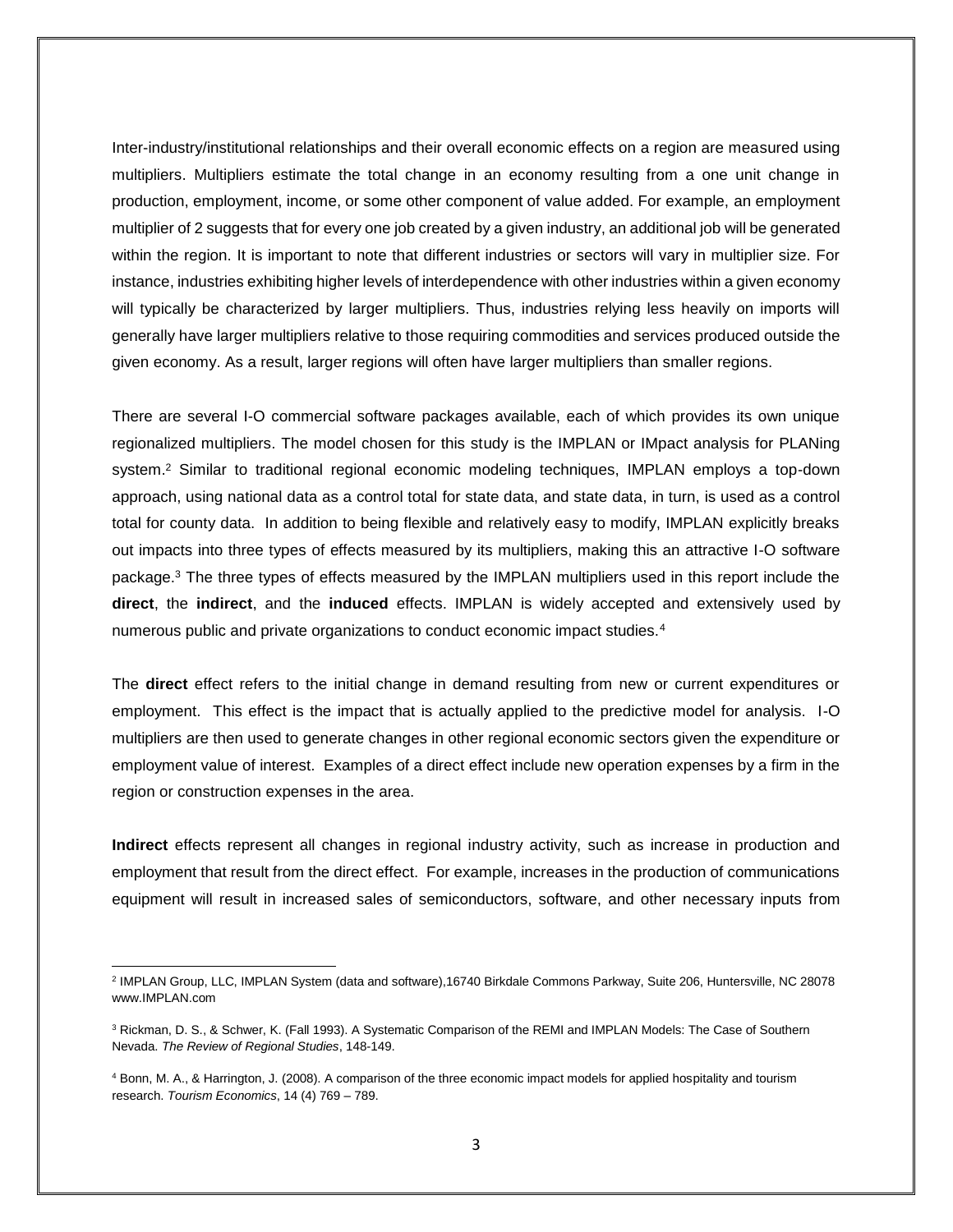supplier industries within the region. This increased supplier industry activity is captured by the indirect impact.

Finally, the **induced** effect measures the impact of household spending within a region due to changes in labor income or compensation received by workers and business proprietors for both the directly and indirectly impacted regional industries. Continuing with our previous example, increases in the production of communications equipment and supplier industry activities generate increases in worker and proprietor incomes. Households then spend a portion of this income on various goods and services offered within the regional economy, further increasing area sales employment, and income for other local economic sectors. The sum of these three effects represents the total impact of the new or current expenditure/employment value of interest.

IMPLAN provides information and impact results for three key regional economic variables: **output, employment,** and **labor income.** Each of these variables is defined below:

- **1. Output** represents the total value of industry production or the value of all goods and services produced within the region's economy. Output is an overall measure of economic activity and is the sum of income paid to all factors of production as well as all inter-industry purchases.
- **2. Labor Income -** represents the sum of compensation paid to workers as well as business proprietors. This value includes employer paid benefits and payroll taxes, in addition to wages and salaries. Note that when interpreting the results of this study, labor income and output should not be summed, as labor income is a component of the output value.
- **3. Employment –** represents the average annual jobs within a sector and consists of both full-time and part-time positions. This approach is consistent with the international standard for counting the number of jobs in an economic system.

#### **Data**

The present study quantified the economic impacts derived from the UPDN CEI program award. The Hub administered the award so that they would be able to support energy efficient small businesses during the period October 2014 – December 2015. The analysis was conducted based on the data provided by The Hub with respect to their operation expenses, as well as the sales, expenses, and capital investments made by the small businesses included in the Hub's information dataset. The IMPLAN model employs this basic information to estimate increases in regional business value (output), employment and labor income. The total impact measures include the so-called direct, indirect, and induced factors; the latter two generally referred to as the multiplier effects. Due to the confidentiality nature of the information provided by the small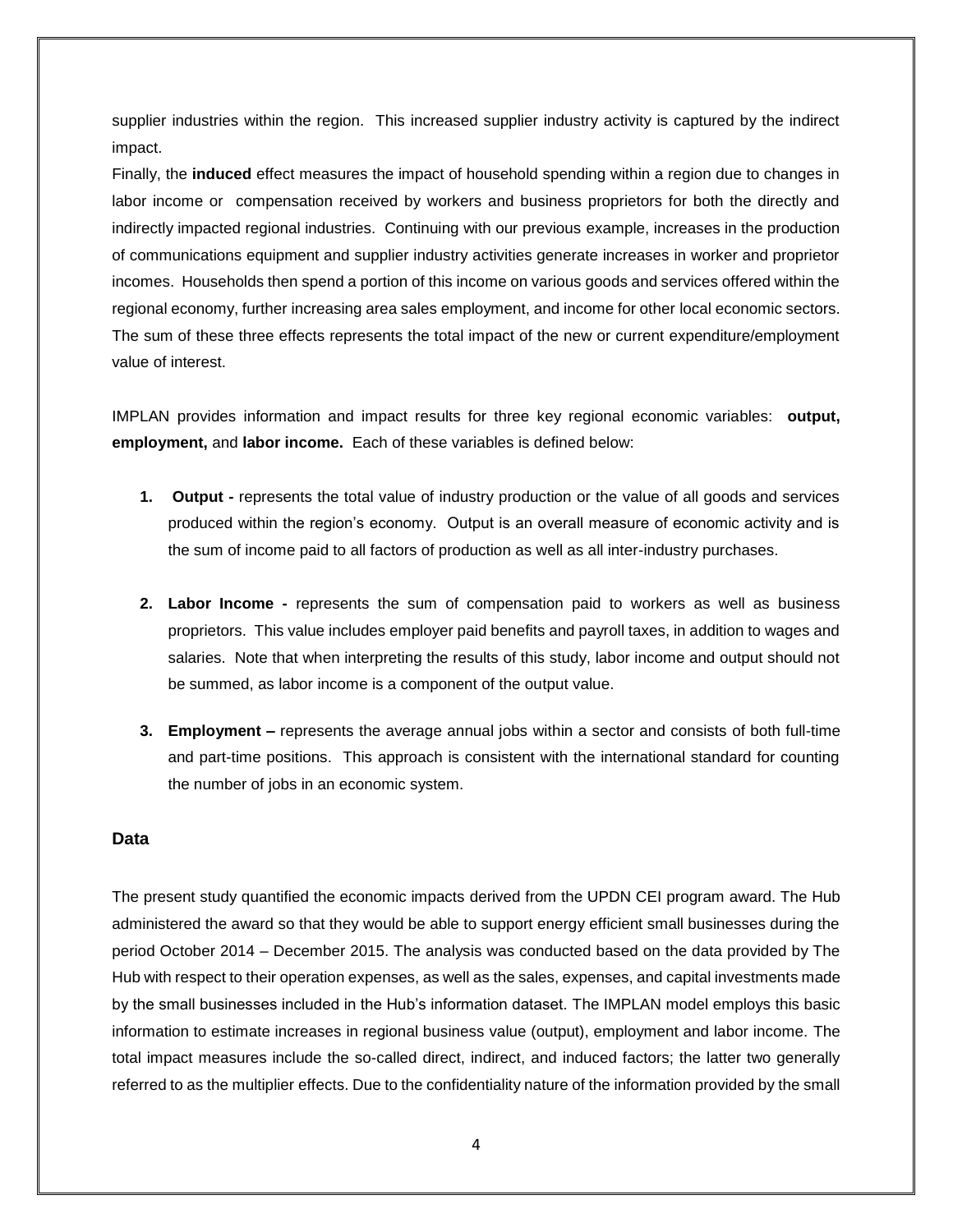businesses supported by The Hub, the company's names are not disclosed. Instead, a code number is assigned to The Hub's clients included in this study. *See Table 1*.

| Data employed to build the model |                          |                |                           |
|----------------------------------|--------------------------|----------------|---------------------------|
|                                  | Revenue                  | <b>Payroll</b> | <b>Capital Investment</b> |
| The Hub of Human Innovation      | 109,205                  | 185,710        | $\overline{\phantom{a}}$  |
| Client 7                         | $\overline{\phantom{a}}$ | -              | 52,847                    |
| Client 9                         | 20,587                   | 109,840        | 550,000                   |
| Client 25                        | 6,000                    | 11,700         | 11,200                    |

#### **Table 1. Summary Data**

Source: The Hub of Human Innovation

Notes:

a) Data for "The Hub of Human Innovation " only include expenses related to the UTEP Paso del Norte Clean Energy Incubator program; RFP No210b.

b) The analyzed time period includes 15 months (October 2014 - December 2015).

c) Dollar amounts are reported in 2015 dollars.

d) Client 2 and Client 5 were excluded of the analysis as they finished their support from "The Hub of Human Innovation" before the UTEP Paso del Norte Clean Energy Incubator program award was emplaced (October 1, 2015).

e) Client 8 was excluded of the analysis as no information on Operating Costs or Capital Investment was provided.

### **Economic Impact Findings**

#### **Impact of Operations**

The economic impact results derived from the operations of the small businesses supported by the UPDN CEI program award as well as The Hub itself are presented in **Table 2.** All dollar impact values are adjusted to 2016 dollars. Impacts represent payroll and sales figures combined for The Hub and its studied clients. Estimations are conducted under the assumption that wages and salaries from all employees, as well as their business operation expenses are fully spent in the County of El Paso, Texas. It was estimated that the operations of the studied small businesses and The Hub contributes to generate more than \$415 thousand in business volume or output during the period October 2014 – December 2015. Of these impacts, it was estimated that \$51 thousand represent increased sales of supplier industries, and \$215 thousand represents increased household spending. In addition, this program produces \$393 thousand in labor income and supports a total of 13 jobs in El Paso.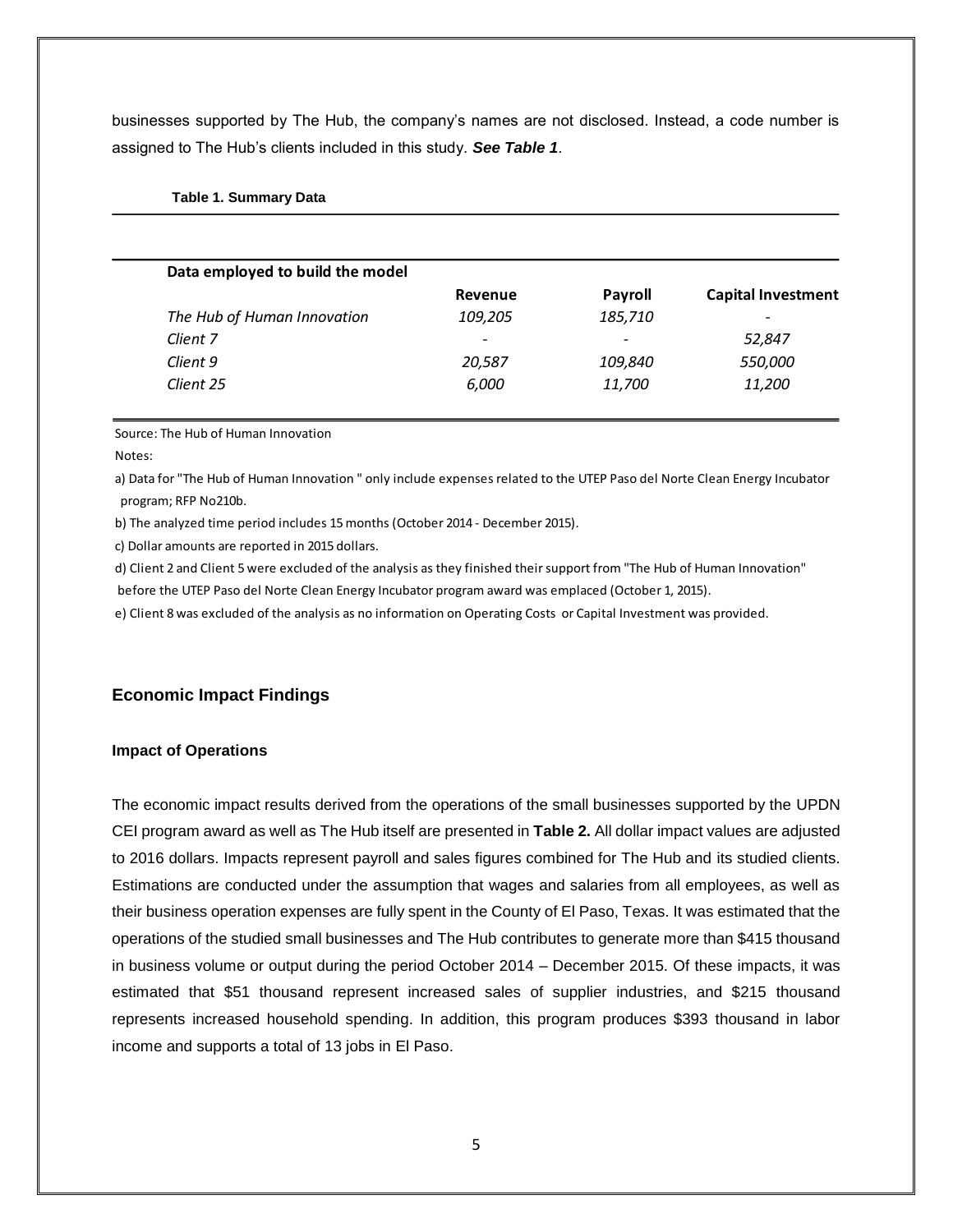|                         | Output    | Employment | Labor Income |
|-------------------------|-----------|------------|--------------|
| <b>Direct Effects</b>   | \$147,817 | 12         | \$315,998    |
| <b>Indirect Effects</b> | \$51,691  | 0          | \$16,773     |
| <b>Induced Effects</b>  | \$215,659 | 1          | \$61,047     |
| <b>Total Effects</b>    | \$415,166 | 13         | \$393,816    |

**Table 2. Economic Impacts derived from UPDN CEI program award in El Paso (Operating Cost)** 

Source: Calculated by UTEP Institute for Policy and Economic Development and The Hunt Institute.

Notes: All dollar amounts are reported in 2016 dollars; amounts may not add up due to rounding.

#### **Impact of Capital Investments**

The economic impact results derived from capital investments of the small businesses supported by the UPDN CEI program award are presented in **Table 3**. All dollar impact values are adjusted to 2016 dollars. The capital investment direct effect of \$97 thousand (assuming that is all spent locally) is multiplied into a total of \$155 thousand in Output or Business Volume in El Paso County. Impacts derived from subsequent rounds of supplier industries spending are estimated to be \$31 thousand, and almost \$25 thousand of increased household spending. The model does not report any additional jobs expected to be generated from these capital investments. Total labor income is estimated to be \$47 thousand.

| Table 3. Economic Impacts derived from UPDN CEI program award in El Paso (Capital Investment) |  |
|-----------------------------------------------------------------------------------------------|--|
|                                                                                               |  |

|                         | Output    | Employment | Labor Income |
|-------------------------|-----------|------------|--------------|
| <b>Direct Effects</b>   | \$97,762  | \$0        | \$30,517     |
| <b>Indirect Effects</b> | \$31,471  | \$0        | \$9,466      |
| <b>Induced Effects</b>  | \$25,888  | \$0        | \$7,329      |
| <b>Total Effects</b>    | \$155,121 | \$0        | \$47,313     |

Source: Calculated by UTEP Institute for Policy and Economic Development and The Hunt Institute.

Notes: All dollar amounts are reported in 2016 dollars; amounts may not add up due to rounding.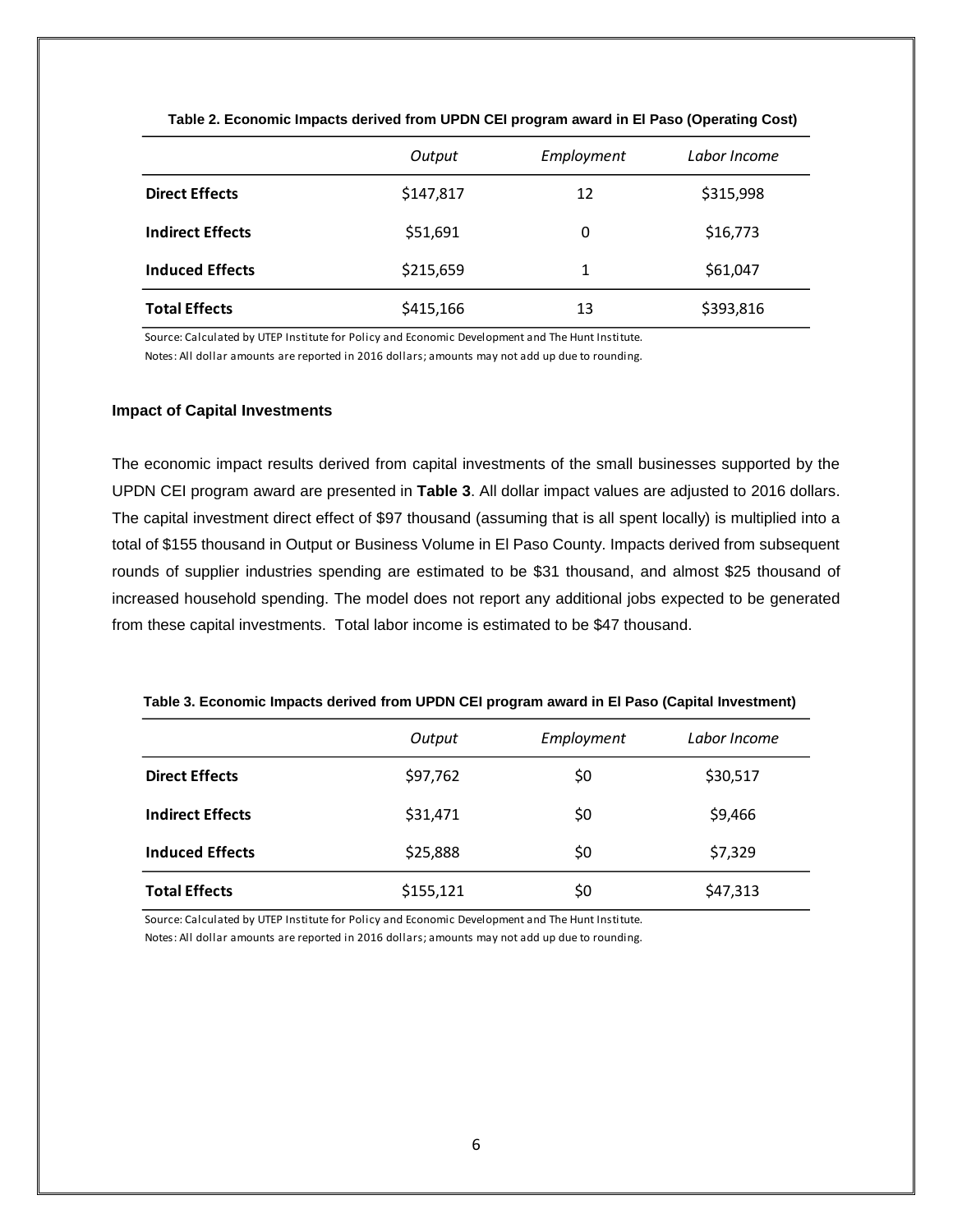#### **Conclusion**

The overall economic benefits derived from the support that the UPDN CEI program award provides to clean energy small businesses and The Hub are substantial to the local economy. Impacts on business volume and labor income resulting from this analysis are approximately \$570 and \$441 thousand, respectively. These impacts provide tangible evidence of the value of UPDN CEI program award to El Paso County, Texas.

Additional impact analysis concerning firms supported by The Hub, but not the UPDN CEI program over the period October 2014 to December 2015, is presented in the attached Appendix.

#### **Point of Contact**

Manuel L. Reyes, D.E.D. Research Associate The Hunt Institute for Global Competitiveness The University of Texas at El Paso [mlreyes2@utep.edu](mailto:mlreyes2@utep.edu) 

*Disclosure: The Hunt Institute for Global Competitiveness has assumed the functions and responsibilities of the Institute for Policy and Economic Development (IPED). The latter organization has been disestablished. Please refer all questions to the Hunt Institute.*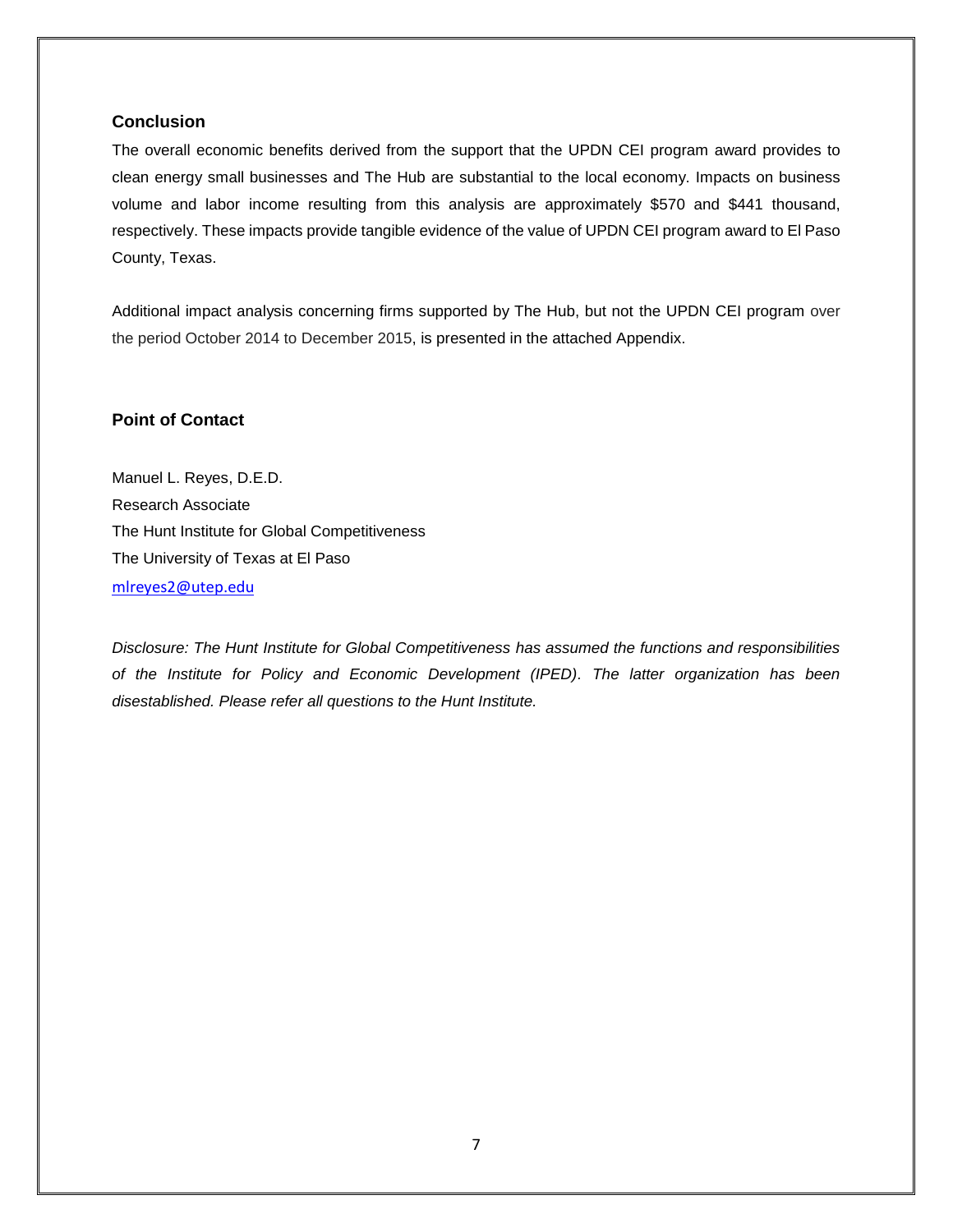#### **Appendix. Additional economic impacts.**

The Institute for Policy and Economic Development (IPED) and the Hunt Institute for Global Competitiveness at The University of Texas at El Paso have also included in this analysis the local economic impacts of the Clean Energy program supported companies (past and present) as standalone companies, independent of the UPDN CEI program award. Estimations are conducted under the assumption that wages and salaries from all employees, as well as their business operation expenses and capital investment are fully spent in the County of El Paso, Texas. Business Volume (Output) and Labor Income impacts should not be added, as it would be double counting the impacts.

#### *Client 2*

This is a small business that was classified as a clean energy company and was supported by The Hub in the past. Although this company "graduated" <sup>5</sup> from The Hub in March 2013, it continues to operate in the region and generates an economic impact to the community. The Hub reports that Client 2 had six employees with total annual wages of \$279 thousand, and \$2,283 thousand in revenues during 2015. This information was employed to estimate Client 2 economic impacts during 2015 in the County of El Paso (**Table A1**).

#### **Table A1. Economic impacts of Client 2**

|                         | Output      | Employment | Labor Income |
|-------------------------|-------------|------------|--------------|
| <b>Direct Effects</b>   | \$2,339,901 | 6          | \$285,137    |
| <b>Indirect Effects</b> | \$999,041   | 8          | \$278,991    |
| <b>Induced Effects</b>  | \$365,396   | 3          | \$103,445    |
| <b>Total Effects</b>    | \$3,704,338 | 17         | \$667,573    |

Source: Calculated by UTEP Institute for Policy and Economic Development and The Hunt Institute. Notes: All dollar amounts are reported in 2016 dollars; amounts may not add up due to rounding.

#### *Client 8*

 $\overline{\phantom{a}}$ 

This is a small business that was classified as a clean energy company and is currently supported by The Hub. While this company is currently operating in El Paso, the owners and employees are not receiving wages. And, sales revenue and any equipment purchase data were not reported. Given this, no economic impact estimate can be made.

<sup>&</sup>lt;sup>5</sup> The Hub refers to a company as "graduated" when it reaches certain level of development that is able to be selfsustained and consequently, their support and assistance from the Hub ends.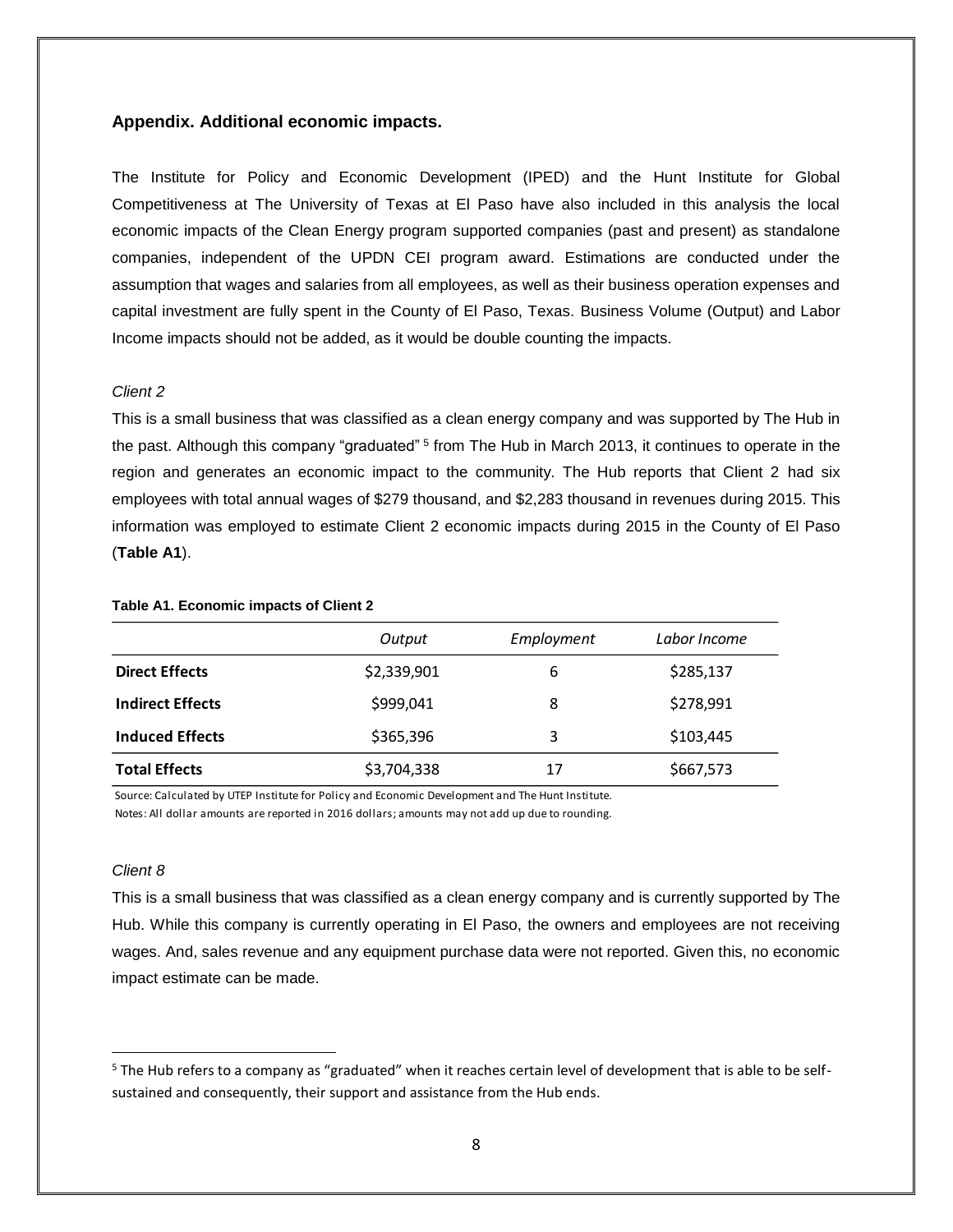#### *Client 5*

This is a small business that was classified as a clean energy company and was supported by The Hub in the past. Although this company "graduated" from The Hub in July 2015, it still operates in the region and generates an economic impact to the community. The Hub reports that Client 5 had two employees/owners, and had \$22 thousand in revenues during 2015. This information was used to estimate Client 5 economic impacts during 2015 in the County of El Paso (**Table A2**).

#### **Table A2. Economic impacts of Client 5**

|                         | Output   | Employment | Labor Income |
|-------------------------|----------|------------|--------------|
| <b>Direct Effects</b>   | \$23,021 | າ          | \$0          |
| <b>Indirect Effects</b> | \$5,760  | 0          | \$1,473      |
| <b>Induced Effects</b>  | \$954    | 0          | \$270        |
| <b>Total Effects</b>    | \$29,735 | 2          | \$1,743      |

Source: Calculated by UTEP Institute for Policy and Economic Development and The Hunt Institute.

Notes: All dollar amounts are reported in 2016 dollars; amounts may not add up due to rounding.

#### *Client 7*

This is a small business that was classified as a clean energy company and is currently supported by The Hub. As an operating firm, with capital investments and equipment purchases, economic impacts are generated to the community. The Hub reports that Client 7 had three employees/owners, and acquired equipment for \$2,500 during 2015. This information was used to estimate Client 7 economic impacts during 2015 in the County of El Paso (**Table A3**).

#### **Table A3. Economic impacts of Client 7**

|                         | Output | Employment | Labor Income |
|-------------------------|--------|------------|--------------|
| <b>Direct Effects</b>   | \$436  | 3          | \$136        |
| <b>Indirect Effects</b> | \$140  | 0          | \$42         |
| <b>Induced Effects</b>  | \$115  | 0          | \$33         |
| <b>Total Effects</b>    | \$691  | 3          | \$211        |

Source: Calculated by UTEP Institute for Policy and Economic Development and The Hunt Institute.

Notes: All dollar amounts are reported in 2016 dollars; amounts may not add up due to rounding.